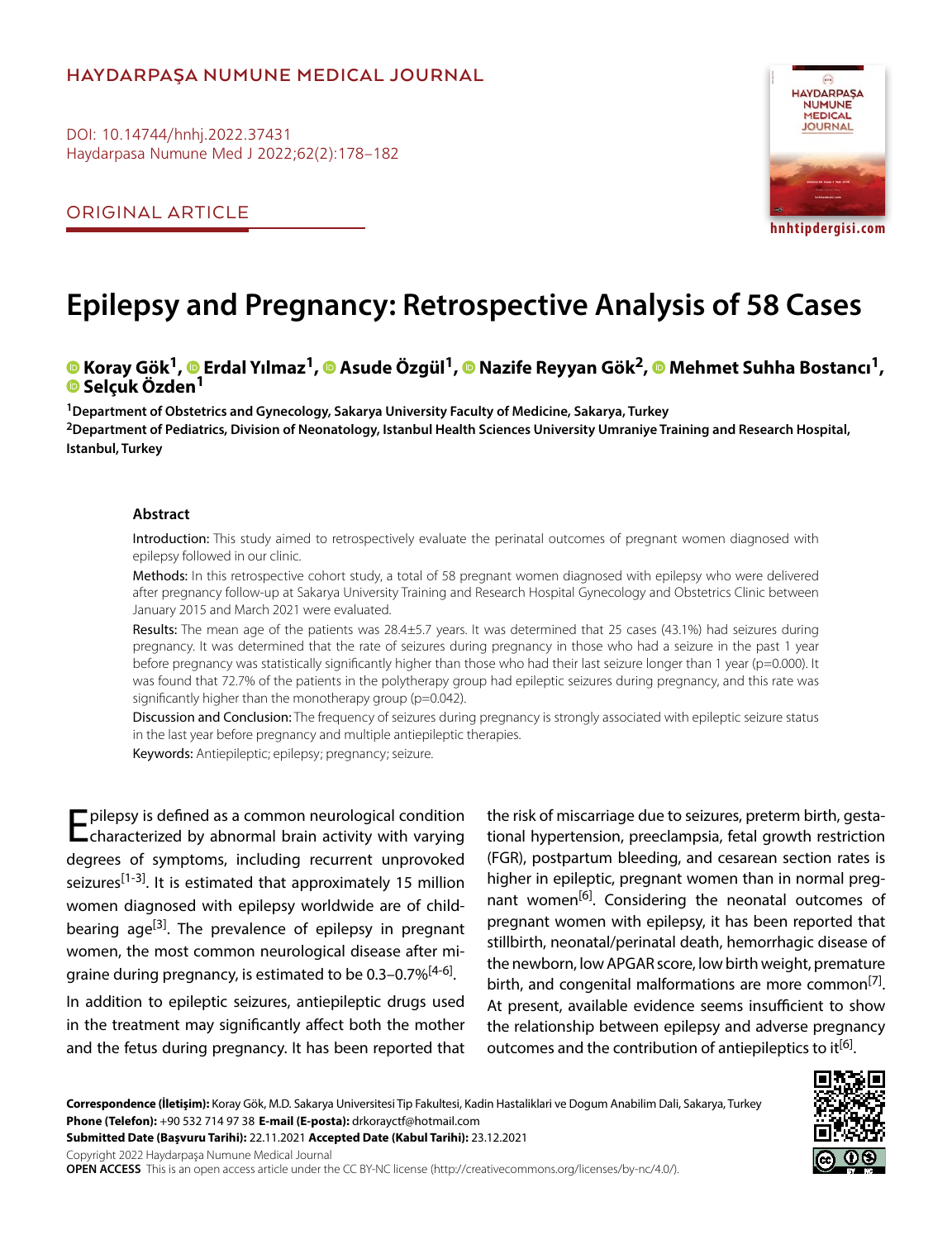This study aimed to retrospectively evaluate the perinatal outcomes of pregnant women diagnosed with epilepsy followed in our clinic.

## **Materials and Methods**

In this retrospective cohort study, a total of 58 pregnant women diagnosed with epilepsy who were delivered after pregnancy follow-up at Sakarya University Training and Research Hospital Gynecology and Obstetrics Clinic between January 2015 and March 2021 were evaluated. The ethics committee approval was received from Sakarya University Scientific Research Ethics Committee (Ethics Committee No: 30.03.2021-E71522473-050.01.04-21470-227).

Cases diagnosed with epilepsy by specialist neurologists were included in the study. The data of the patients were obtained from the patient files and electronic records in the hospital archive. Demographic characteristics such as maternal age, gravida, and parity, the time of the last epileptic seizure before pregnancy, and folic acid use before and during pregnancy were evaluated. In addition, the time and frequency of epileptic seizures during pregnancy and the antiepileptic drugs used during pregnancy were recorded. Delivery types, birth weeks, newborn birth weight, and Apgar scores at 1st and 5th min were examined. In addition, obstetric complications, preterm birth, FGR, intrauterine fetal death, neonatal death, and early neonatal complications were examined. Preterm birth was defined as "delivery before 37 weeks of gestation." FGR was defined as "below the 10th percentile weight according to the gestational week in a single fetal growth curve."

Statistical analyzes were performed using the SPSS 24.0 package program (SPSS Inc. and Lead Tech. Inc. Chicago. USA). In numerical data, the distribution of patients was analyzed with the Kolmogorov-Smirnov test. Mann–Whitney U test was used when there was no normal distribution. Chi-square and Fisher's exact test were used for cat-

egorical variables. The results were considered statistically significant when the 95% confidence interval and p<0.05. Descriptive statistics (mean, standard deviation, minimum, and maximum) were given for numerical variables, and frequency distributions (number and percent) for categorical variables.

# **Results**

The demographic and clinical characteristics of the patients are shown in Table 1. The mean age of the patients was 28.4±5.7 years. It was determined that 87.9% of the cases used folic acid in the pre-pregnancy period and during pregnancy. It was determined that the last epileptic seizure before pregnancy occurred within the past 1 year in 39.7% of the cases and 1 year or longer in 60.3% of the cases.

The characteristics of the patients who had seizures during their pregnancy are shown in Table 2. It was determined that 25 cases (43.1%) had seizures during pregnancy. It was determined that epileptic seizures occurred most frequently in the first trimester during pregnancy. It was determined that 29 (87.9%) of 33 cases who did not have seizures during

**Table 2.** Characteristics of patients with seizures during pregnancy

|                                       | n             |
|---------------------------------------|---------------|
| Epileptic seizure frequency           |               |
| 1 time                                |               |
| Two times                             | 9             |
| Three times                           | 3             |
| More than 3                           | 6             |
| Pregnancy period of epileptic seizure |               |
| First trimester                       | 12            |
| Second trimester                      | $\mathcal{P}$ |
| Third trimester                       | $\mathcal{P}$ |
| Every 3 trimesters                    | 9             |
| n: Numher                             |               |

**Table 1.** Demographic and clinical characteristics of the patients

| <b>Parameters</b>                | <b>Minimum</b> | <b>Maximum</b> | Mean | <b>SD</b> |
|----------------------------------|----------------|----------------|------|-----------|
| Maternal age (years)             | 18             | 41             | 28.4 | 5.7       |
| Gravida (number)                 | 1              | 6              | 2.5  | 1.3       |
| Parity (number)                  | 0              | 3              |      | 0.9       |
| Gestational age at birth (weeks) | 26.4           | 41.7           | 38.3 | 2.2       |
| Birth weight (g)                 | 900            | 4400           | 3125 | 598       |
| 1 <sup>st</sup> min Apgar score  | 5              | 9              | 8.7  | 0.7       |
| 5 <sup>th</sup> min Apgar score  | 7              | 10             | 9.8  | 0.6       |
| SD: Standard deviation.          |                |                |      |           |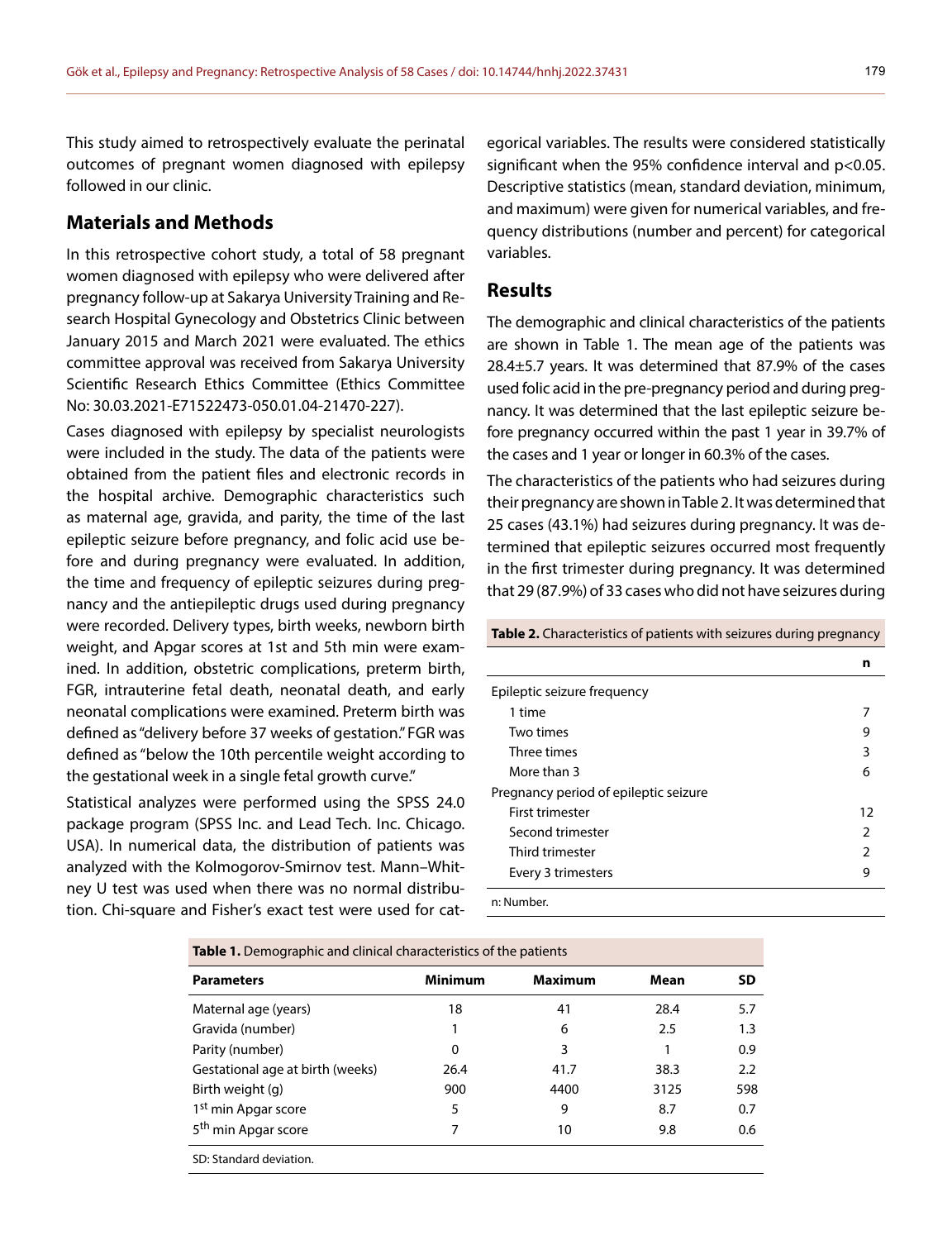pregnancy had their last seizure more than 1 year before pregnancy, and 4 (12.1%) had their last seizure within the past 1 year before pregnancy. It was determined that 23 patients had seizures in the past 1 year before pregnancy, and 19 (82.6%) of them had seizures during pregnancy. Among 35 patients who had their last seizure before pregnancy for more than 1 year, only 6 (17.1%) patients were found to have seizures during pregnancy. It was determined that the rate of seizures during pregnancy in those who had a seizure in the past 1 year before pregnancy was statistically significantly higher than those who had their last seizure longer than 1 year (p=0.000).

The distribution of antiepileptic drugs used during pregnancy is shown in Table 3. The comparison of parameters such as epileptic seizure observed during pregnancy, delivery type, and newborn birth weight between the antiepileptic monotherapy and polytherapy groups is shown in Table 4. It was determined that 17 (68%) of 25 cases who had epileptic seizures during pregnancy received monotherapy and 8 (32%) received polytherapy. It was found that 72.7% of the patients in the polytherapy group had epileptic seizures during pregnancy, and this rate was significantly higher than the monotherapy group (p=0.042).

#### **Table 3.** Distribution of antiepileptic drugs used in pregnancy

| Antiepileptic drugs                     | n  | $\%$ |
|-----------------------------------------|----|------|
|                                         |    |      |
| Carbamazepine                           | 13 | 22.4 |
| Carbamazepine+Levetiracetam             | 3  | 5.2  |
| Lamotrigine                             | 19 | 32.8 |
| Carbamazepine+Lamotrigine               | 5  | 8.6  |
| Carbamazepine+Lamotrigine+Levetiracetam | 1  | 1.7  |
| Lamotrigine+Levetiracetam               | 1  | 1.7  |
| I evetiracetam                          | 15 | 25.9 |
| Levetiracetam+Oxcarbazepine             | 1  | 17   |
| n: Number.                              |    |      |

**Table 4.** Comparison of monotherapy and polytherapy groups

| <b>Parameters</b>                | Monotherapy  | <b>Polytherapy</b> | р     |
|----------------------------------|--------------|--------------------|-------|
| Seizures during pregnancy        |              |                    | 0.042 |
| No seizures                      | 30           | 3                  |       |
| Seizures                         | 17           | 8                  |       |
| Type of delivery                 |              |                    | 0.450 |
| Vaginal delivery                 | 11           | 4                  |       |
| Cesarean section                 | 36           | 7                  |       |
| Birth weight (g) (Mean $\pm$ SD) | $3096 + 613$ | 3247+536           | በ 372 |
| SD: Standard deviation.          |              |                    |       |

The mean delivery week was 38.3±2.2 weeks, and the mean birth weight was 3125±598 g. It was observed that 74.1% of the cases gave birth by cesarean section. Indications for cesarean section; previous uterine scar in 23 cases (53.5%), epilepsy in 11 cases (25.6%), cephalopelvic disproportion in 3 cases (7%), fetal distress in 4 cases (9.3%), FGR in 1 case (2.3%), and 1 case (2.3%) preeclampsia. It was determined that 4 cases delivered by cesarean section due to fetal distress had more than three seizures in every three trimesters during pregnancy. There was no statistically significant difference in delivery type and birth weight between those who received monotherapy and polytherapy (p=0.450, p=0.372, respectively).

Considering the obstetric complications, gestational diabetes mellitus (GDM) was observed in 1 case (1.7%), preeclampsia in 1 case (1.7%), FGR in 2 cases (3.4%), and preterm delivery in 4 cases (6.9%). It was observed that neonatal intensive care was needed in 2 cases, one of whom was diagnosed with preeclampsia and delivered preterm delivery. The baby of the case who had preterm delivery was lost in the early neonatal period. It was determined that 2 cases with FGR and 2 of those who gave preterm delivery had seizures in the past 1 year before pregnancy. Intrauterine fetal death was not detected in any of the cases.

## **Discussion**

According to the results of our study, it was found that 56.9% of women diagnosed with epilepsy did not have epileptic seizures during pregnancy. The rate of having epileptic seizures during pregnancy was statistically significantly higher in those who had seizures in the past 1 year before pregnancy than those who had seizures longer than 1 year. In addition, the rate of cases who had epileptic seizures during pregnancy was statistically significantly higher in the polytherapy group than the monotherapy group.

Epilepsy is one of the most common chronic diseases of childbearing age and causes concerns and fears about pregnancy in women. The risk of epileptic seizures during pregnancy, changes in seizure frequency, and difficulties in estimating the effects of epileptic seizures complicate the management and treatment of these patients. When we look at the literature, many studies evaluate the seizure-free period and the frequency of seizures during pregnancy. In one study, epileptic seizures were not observed in 38.3% of the patients during pregnancy, while an increase in seizure frequency was observed in 25.9%, a decrease in 30.9%, and no change in 43.2% of those who had seizures compared to pre-pregnancy<sup>[8]</sup>. In another prospective study, epilep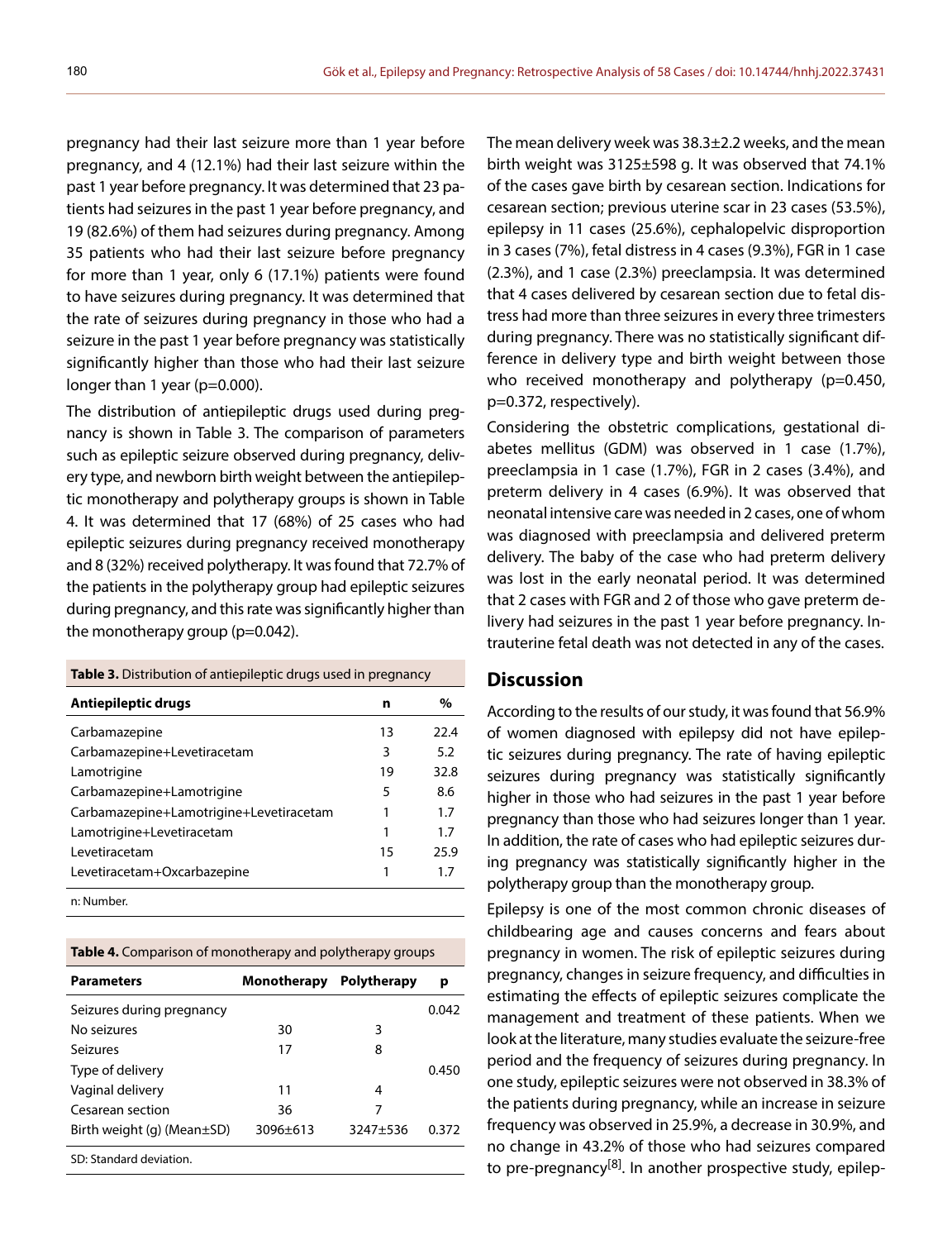tic seizures were not observed in 30.9% of the 105 patients evaluated during pregnancy, but in those who had seizures, the frequency of seizures increased in 28.7%, decreased in 25.5%, and remained unchanged in 14.9% compared to the pre-pregnancy period<sup>[9]</sup>. Özdemir et al.<sup>[10]</sup> stated in their study that 30.87% of the patients did not have epileptic seizures during pregnancy. In the prospective study of Battino et al.,<sup>[11]</sup> 3806 pregnant women were evaluated, and epileptic seizures were not observed in 66.6% of these pregnancies. In our study, while the frequency of seizures during pregnancy was not evaluated compared to the prepregnancy period, it was found that epileptic seizures were not observed in 56.9% of pregnancies. These differences between studies may be due to the number of patients and different management of the disease.

Pregnancy management of cases whose disease was under control before pregnancy is more manageable, and such cases can show a better clinical course. It is reported that the seizure-free period of the past 1 year before pregnancy is the best indicator that can reflect the frequency of seizures in pregnancy<sup>[12]</sup>. Vajda et al.<sup>[13]</sup> reported that the risk of having an epileptic seizure during pregnancy was reduced by 50–70% if the year before pregnancy was seizure-free. Özdemir et al.<sup>[10]</sup> observed that 78.26% of the patients who did not have seizures during pregnancy did not have seizures in the last 1 year. In another study, it was stated that not having a seizure until 9 months before pregnancy predicted a high probability of 84–92% not to have seizures during pregnancy<sup>[14]</sup>. In our study, similar to the literature, it was found that a high rate of 87.9% of those who did not have seizures during pregnancy did not have a seizure in the past 1 year before pregnancy.

Although the exact cause of any increase in seizures during pregnancy in epilepsy patients is unknown, it is likely to be multifactorial. Due to pregnancy, physiological and endocrine changes can lower the seizure threshold and cause seizures by reducing serum levels by changing the pharmacokinetics of antiepileptics<sup>[12]</sup>. During pregnancy, patients are advised to continue antiepileptic drugs to reduce maternal and fetal trauma that may occur due to seizures. The aim is to control seizures by avoiding polytherapy with the lowest possible drug dose<sup>[8,12]</sup>. Reisinger et al.<sup>[15]</sup> found that the probability of worsening epileptic seizures during pregnancy was higher in the polytherapy group than in the monotherapy group. In another study, the incidence of seizures during pregnancy was found to be higher in the polytherapy group than in the monotherapy group<sup>[16]</sup>. Similarly, in our study, the rate of seizures in the polytherapy group was higher than in the monotherapy group. Patients receiving polytherapy already had more severe diseases may have resulted in higher seizure rates in this group.

Another critical point in our study was that four cases delivered by cesarean section due to fetal distress had more than three seizures in every three trimesters during their pregnancy. Özdemir et al.<sup>[17]</sup> compared patients with a history of five or more epileptic seizures during pregnancy with patients without epilepsy and patients with epilepsy without a history of seizures during pregnancy. Although there was no statistical difference between the groups, they found umbilical arterial blood pH values lower, partial carbon dioxide pressure values higher, and partial oxygen pressure values lower in patients with a history of 5 or more seizures<sup>[17]</sup>. Although umbilical arterial blood gas analysis was not performed in our study, it is not surprising that fetal oxygenation is impaired due to maternal adverse conditions in patients who had a large number of seizures during pregnancy. However, studies with more patients designed with objective criteria are needed to prove this.

Epilepsy cannot be considered an indication for cesarean delivery unless a seizure occurs during labor or the patient is uncooperative<sup>[18]</sup>. In the study conducted by Özdemir et al.,<sup>[10]</sup> the rate of cesarean delivery was 79.2%, and the rate of pregnancy terminated by cesarean section with the recommendation of a neurologist as a result of frequent seizures during pregnancy was reported as 33.05%. Another study stated that while there was a higher cesarean section rate in epileptic pregnant compared to the control group (65% and 24.9%, respectively), seizures during pregnancy caused a higher cesarean section rate.<sup>[19]</sup> In addition, it was stated that the fear that the birth might trigger the seizure and lead to further complications also contributed to the high cesarean rate.<sup>[19]</sup> Vajda et al.<sup>[20]</sup> stated that the presence of an epilepsy diagnosis on its own contributed to the high elective cesarean section rate. Our study found that 74.1% of the cases were delivered by cesarean section and the rate of patients who had an elective cesarean delivery due to epilepsy was 25.6%.

In the literature, it is seen that the results of the studies on the obstetric or neonatal outcomes of epileptic pregnancy differ from each other. Allotey et al.,<sup>[21]</sup> in their metaanalysis in which they examined the global variations of pregnancy complications in epileptic women, stated that factors such as interregional geographic and economic factors, being followed by a neurologist, and access to appropriate treatment may affect obstetric outcomes. In our study, GDM was found in 1 case (1.7%), preeclampsia in 1